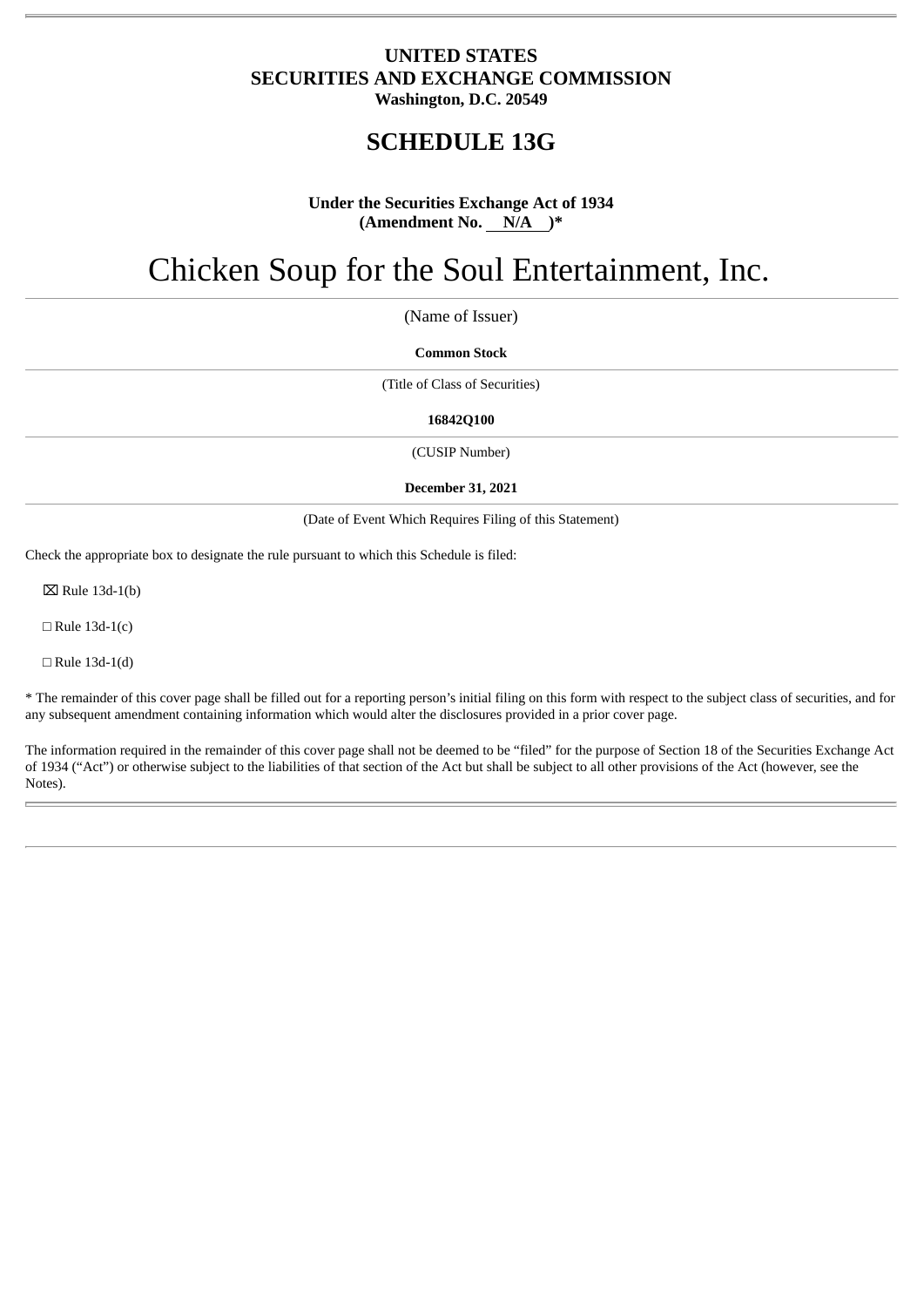| <b>CUSIP</b><br>No.                                                                                                            |                                                                                                                                              | 16842Q100 |                                            |  |  |
|--------------------------------------------------------------------------------------------------------------------------------|----------------------------------------------------------------------------------------------------------------------------------------------|-----------|--------------------------------------------|--|--|
| $\mathbf{1}$                                                                                                                   | <b>NAMES OF REPORTING PERSONS</b><br>I.R.S. IDENTIFICATION NOS. OF ABOVE PERSONS (ENTITIES ONLY)<br>BANK OF AMERICA CORPORATION<br>560906609 |           |                                            |  |  |
| $\overline{2}$                                                                                                                 | CHECK THE APPROPRIATE BOX IF A MEMBER OF A GROUP (SEE INSTRUCTIONS)<br>(a) $\Box$<br>$(b) \quad \boxtimes$                                   |           |                                            |  |  |
| 3                                                                                                                              | <b>SEC USE ONLY</b>                                                                                                                          |           |                                            |  |  |
| $\boldsymbol{4}$                                                                                                               | CITIZENSHIP OR PLACE OF ORGANIZATION<br>Delaware                                                                                             |           |                                            |  |  |
| <b>NUMBER OF</b><br><b>SHARES</b><br><b>BENEFICIALLY</b><br><b>OWNED BY</b><br><b>EACH</b><br><b>REPORTING</b><br>PERSON WITH: |                                                                                                                                              | 5         | <b>SOLE VOTING POWER</b><br>$\overline{0}$ |  |  |
|                                                                                                                                |                                                                                                                                              | 6         | <b>SHARED VOTING POWER</b><br>574,502      |  |  |
|                                                                                                                                |                                                                                                                                              | 7         | SOLE DISPOSITIVE POWER<br>$\mathbf{0}$     |  |  |
|                                                                                                                                |                                                                                                                                              | 8         | <b>SHARED DISPOSITIVE POWER</b><br>574,502 |  |  |
| 9                                                                                                                              | AGGREGATE AMOUNT BENEFICIALLY OWNED BY EACH REPORTING PERSON<br>574,502                                                                      |           |                                            |  |  |
| 10                                                                                                                             | CHECK IF THE AGGREGATE AMOUNT IN ROW (9) EXCLUDES CERTAIN SHARES (SEE INSTRUCTIONS)<br>$\Box$                                                |           |                                            |  |  |
| 11                                                                                                                             | PERCENT OF CLASS REPRESENTED BY AMOUNT IN ROW (9)<br>6.6%                                                                                    |           |                                            |  |  |
| 12                                                                                                                             | TYPE OF REPORTING PERSON (SEE INSTRUCTIONS)<br>HC                                                                                            |           |                                            |  |  |

FOOTNOTES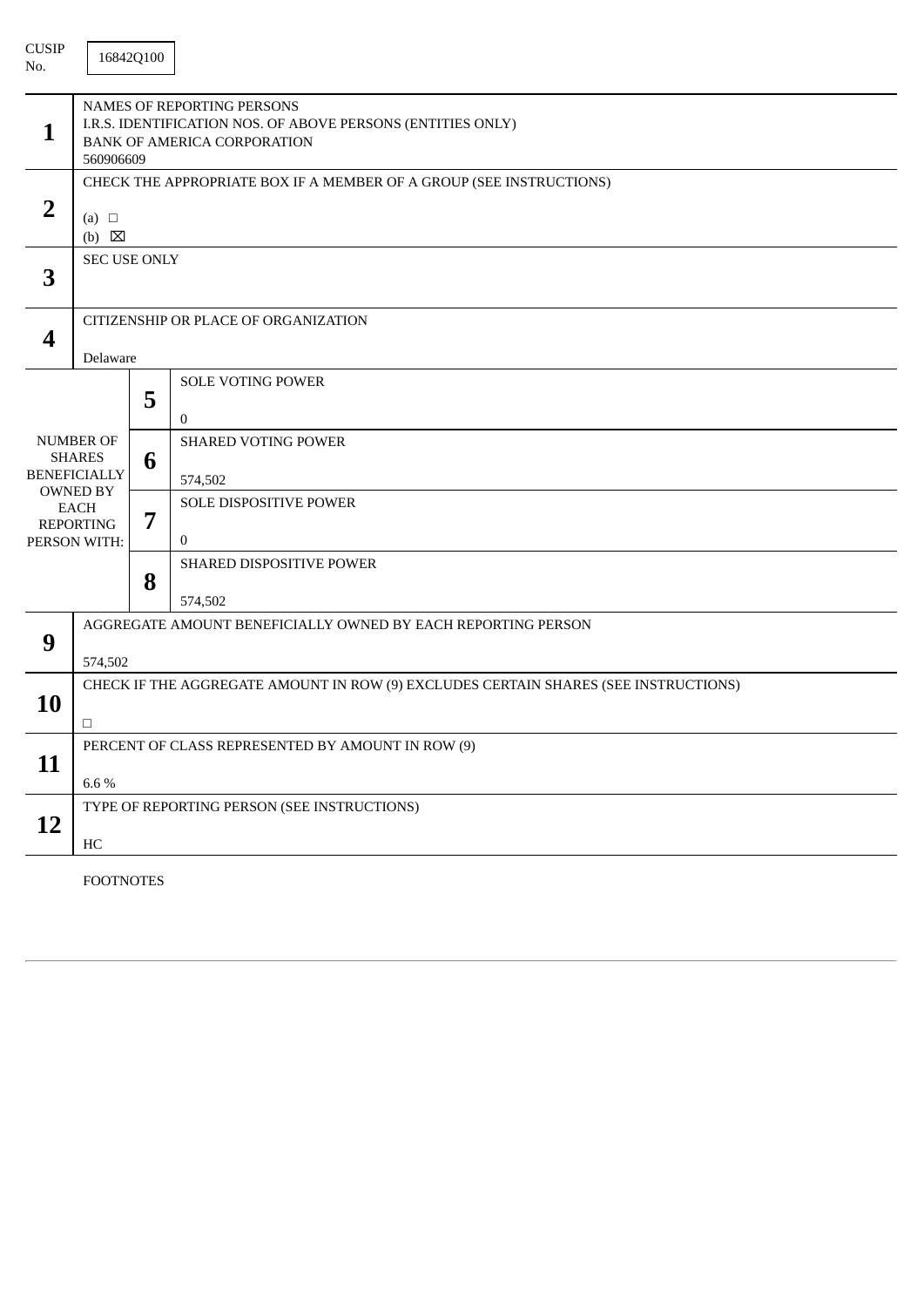### **Item 1.**

- (a) Name of Issuer Chicken Soup for the Soul Entertainment, Inc.
- (b) Address of Issuer's Principal Executive Offices 132 E. PUTNAM AVE COS COB, CT 06807

#### **Item 2.**

| (a) | Name of Person Filing              |
|-----|------------------------------------|
|     | <b>BANK OF AMERICA CORPORATION</b> |

- (b) Address of Principal Business Office or, if none, Residence BANK OF AMERICA CORPORATE CENTER 100 N TRYON ST CHARLOTTE, NC 28255
- (c) Citizenship Delaware
- (d) Title of Class of Securities Common Stock
- (e) CUSIP Number 16842Q100

# Item 3. If this statement is filed pursuant to §§240.13d-1(b) or 240.13d-2(b) or (c), check whether the person filing is a:

| (a)               | □           | Broker or dealer registered under section 15 of the Act (15 U.S.C. 780).                                                                                                           |
|-------------------|-------------|------------------------------------------------------------------------------------------------------------------------------------------------------------------------------------|
| (b)               | $\Box$      | Bank as defined in section 3(a)(6) of the Act (15 U.S.C. 78c).                                                                                                                     |
| (c)               | $\Box$      | Insurance company as defined in section $3(a)(19)$ of the Act (15 U.S.C. 78c).                                                                                                     |
| (d)               | $\Box$      | Investment company registered under section 8 of the Investment Company Act of 1940 (15 U.S.C 80a-8).                                                                              |
| (e)               | $\Box$      | An investment adviser in accordance with $\S 240.13d-1(b)(1)(ii)(E)$ ;                                                                                                             |
| (f)               | $\Box$      | An employee benefit plan or endowment fund in accordance with $\S 240.13d-1(b)(1)(ii)(F)$ ;                                                                                        |
| (g)               | $\boxtimes$ | A parent holding company or control person in accordance with $\S 240.13d-1(b)(1)(ii)(G)$ ;                                                                                        |
| (h)               | $\Box$      | A savings associations as defined in Section 3(b) of the Federal Deposit Insurance Act (12 U.S.C. 1813);                                                                           |
| (i)               | $\Box$      | A church plan that is excluded from the definition of an investment company under section $3(c)(14)$ of the Investment Company<br>Act of 1940 (15 U.S.C. 80a-3);                   |
| (i)               | $\Box$      | A non-U.S. institution in accordance with $\S$ 240.13d-1(b)(1)(ii)(J).                                                                                                             |
| $\left( k\right)$ | П           | A group, in accordance with § 240.13d-1(b)(1)(ii)(K). If filing as a non-U.S. institution in accordance with § 240.13d-1(b)(1)(ii)<br>(J), please specify the type of institution: |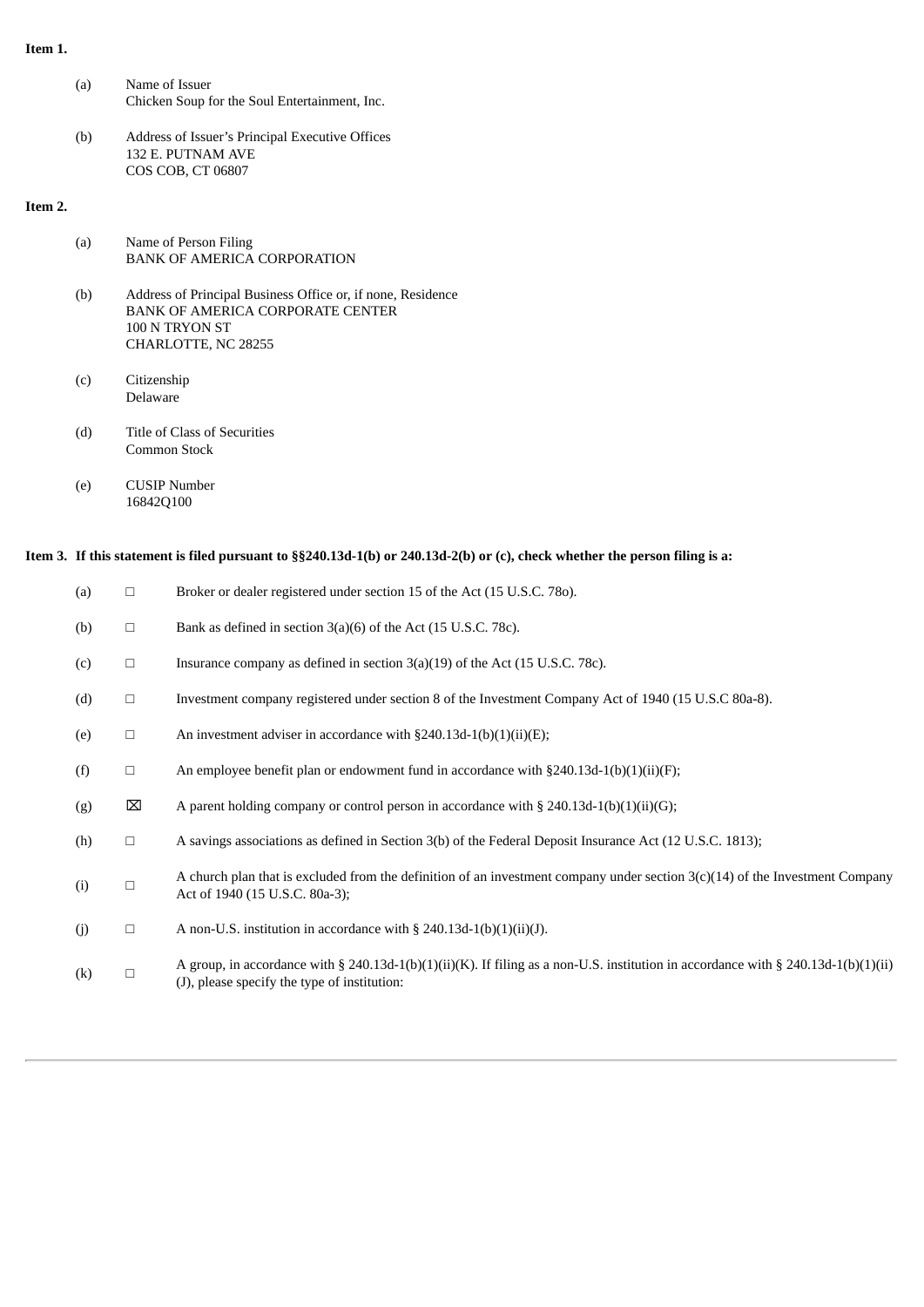#### **Item 4. Ownership.**

Provide the following information regarding the aggregate number and percentage of the class of securities of the issuer identified in Item 1.

- (a) Amount beneficially owned: 574,502
- (b) Percent of class: 6.6 %
- (c) Number of shares as to which the person has:
	- (i) Sole power to vote or to direct the vote: 0
	- (ii) Shared power to vote or to direct the vote: 574,502
	- (iii) Sole power to dispose or to direct the disposition of: 0
	- (iv) Shared power to dispose or to direct the disposition of: 574,502

#### **Item 5. Ownership of Five Percent or Less of a Class**

If this statement is being filed to report the fact that as of the date hereof the reporting person has ceased to be the beneficial owner of more than five percent of the class of securities, check the following □.

Not Applicable

#### **Item 6. Ownership of More than Five Percent on Behalf of Another Person.**

Not Applicable

## Item 7. Identification and Classification of the Subsidiary Which Acquired the Security Being Reported on By the Parent Holding Company

This statement on Schedule 13G is being filed by Bank of America Corporation on behalf of itself and its wholly owned subsidiaries Bank of America N.A., BofA Securities, Inc. and Merrill Lynch International.

#### **Item 8. Identification and Classification of Members of the Group**

Not Applicable

**Item 9. Notice of Dissolution of Group**

Not Applicable